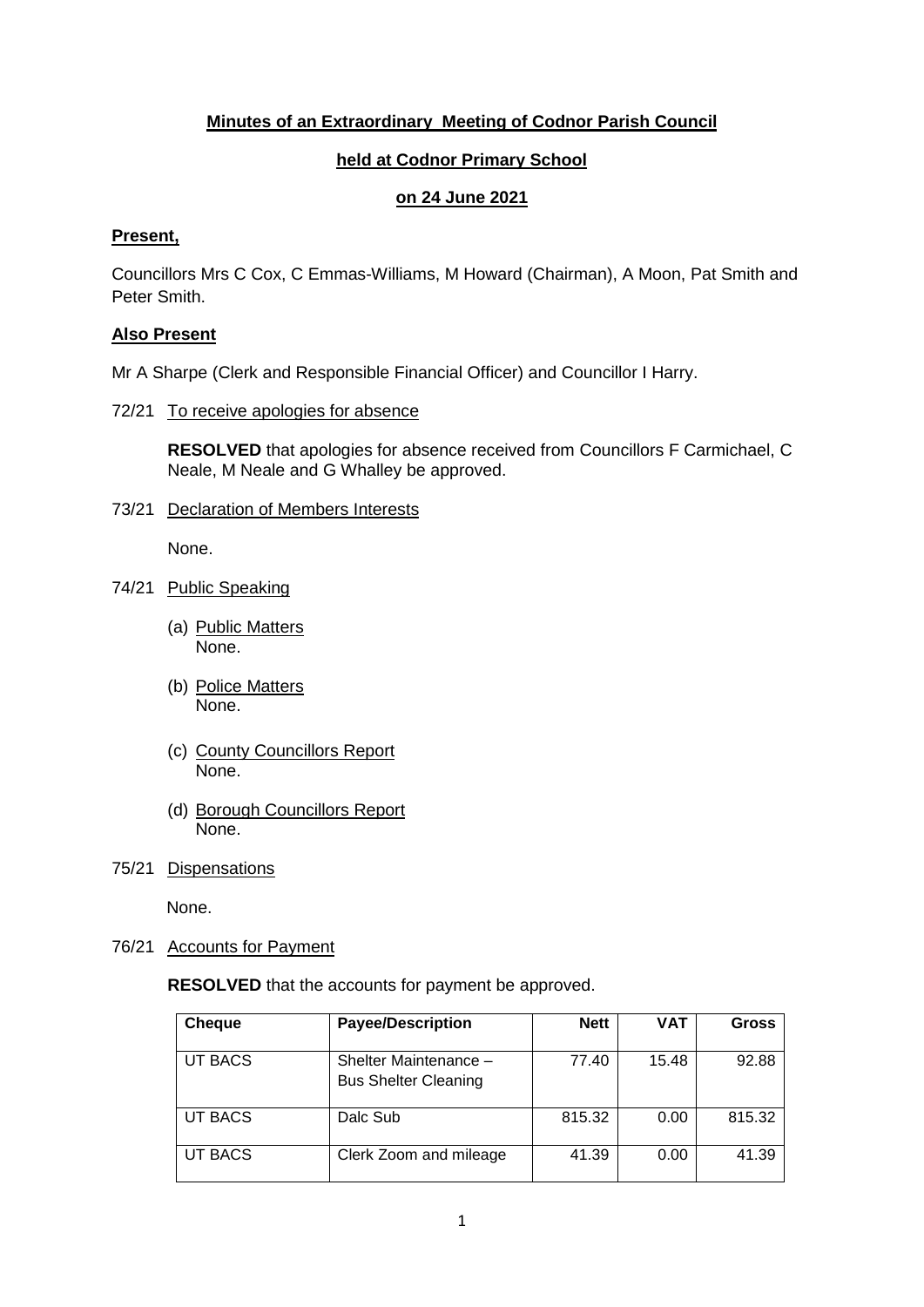| <b>UT BACS</b> | Pensions (Apr)                                 | 306.35  | 0.00  | 306.35  |
|----------------|------------------------------------------------|---------|-------|---------|
| <b>UT BACS</b> | <b>HMRC</b>                                    | 150.92  | 0.00  | 150.92  |
| <b>UT BACS</b> | Viking                                         | 49.98   | 10.00 | 59.98   |
| <b>UT BACS</b> | Microsoft Office 365                           | 86.40   | 0.00  | 86.40   |
| <b>UT BACS</b> | <b>Chairs Allowance</b>                        | 250.00  | 0.00  | 250.00  |
| <b>UT BACS</b> | $CIR - IT$ set up                              | 20.00   | 4.00  | 24.00   |
| <b>UT BACS</b> | CIR - Annual Maintenance<br>fee                | 150.00  | 30.00 | 180.00  |
| <b>UT BACS</b> | <b>Clerk Mileage</b>                           | 50.40   | 0.00  | 50.40   |
| <b>UT BACS</b> | <b>Salaries May</b>                            | 1747.29 | 0.00  | 1747.29 |
| <b>UT BACS</b> | <b>Internal Audit</b>                          | 150.00  | 0.00  | 150.00  |
| <b>UT BACS</b> | JRB dog bags                                   | 261.60  | 52.32 | 313.92  |
| <b>UT BACS</b> | Zedal - Litter hoops and<br>pickers            | 189.80  | 37.96 | 227.76  |
| <b>UT BACS</b> | Work equipment Warden                          | 53.39   | 0.00  | 53.39   |
| <b>UT BACS</b> | <b>HMRC</b>                                    | 147.12  | 0.00  | 147.12  |
| <b>UT BACS</b> | Pension May                                    | 306.35  | 0.00  | 306.35  |
| <b>UT BACS</b> | Keptkleen (Toilet Cleans)                      | 152.00  | 30.40 | 182.40  |
| <b>UT BACS</b> | <b>Homework Allowance</b>                      | 78.00   | 0.00  | 78.00   |
| <b>UT BACS</b> | Jesso[p Street Allotments -<br><b>Planters</b> | 200.00  | 0.00  | 200.00  |
| <b>UT BACS</b> | <b>Butler Cook (Payroll)</b>                   | 77.00   | 15.40 | 92.40   |

## 77/21 Internal audit report 2020/21.

**RESOLVED** that the report of the Internal Auditor for 2020/21 be received and note that there are no matters to bring to Council's attention.

78/21 Receipts and Payments Account 2020/21

**RESOLVED** that the receipts and payments accounts for 2020/21 be approved and signed by the Chairman and Clerk/RFO.

79/21 Annual Governance Statement 2020/21

**RESOLVED** that the Annual Governance Statement for 2020/21 (Section 1 of the Annual Return) be approved and signed by the Chairman and Clerk/RFO.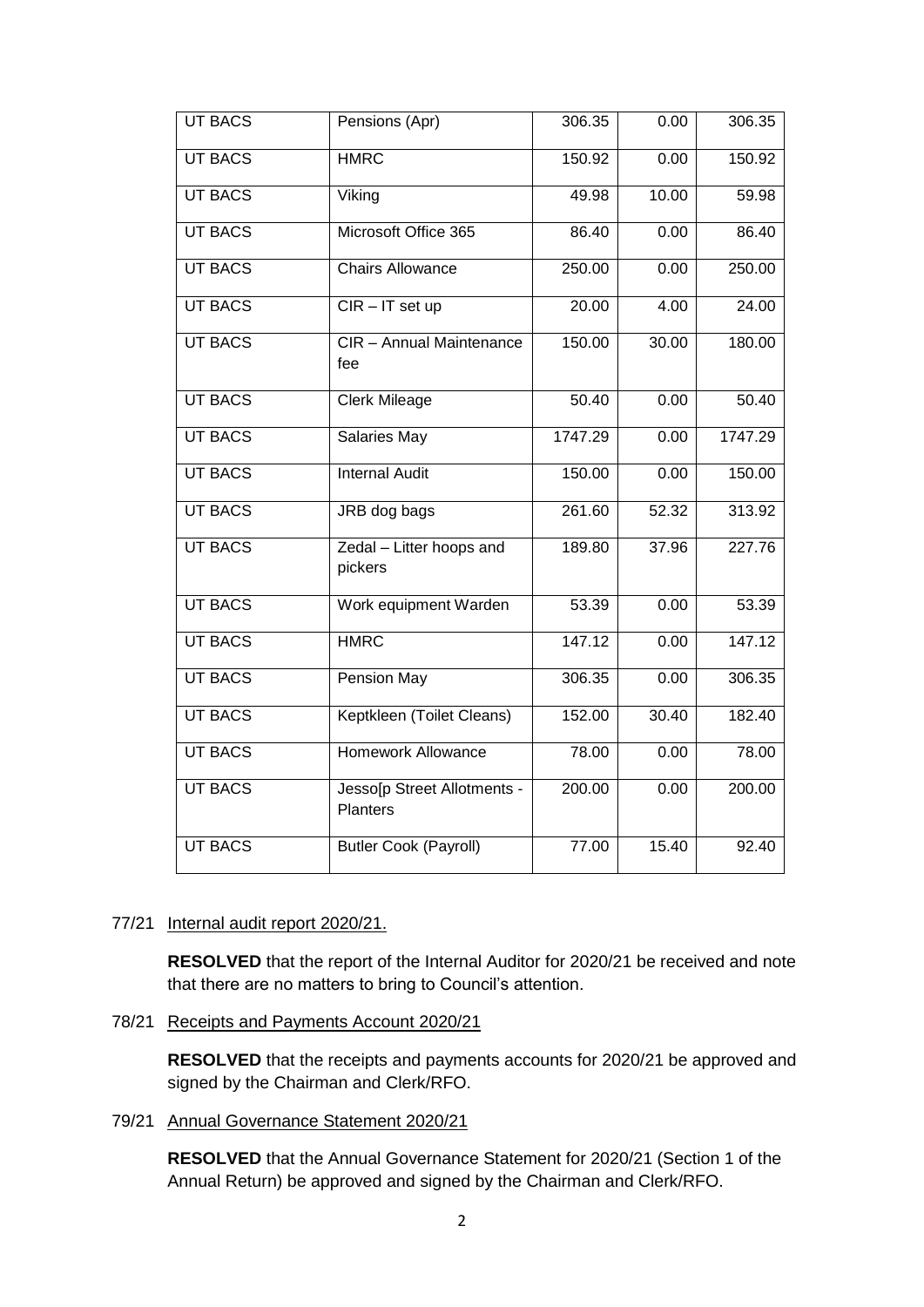### 80/21 Accounting Statements 2020/21

**RESOLVED** that the Accounting Statements for 2020/21 (Section 2 of the Annual Return) be approved and signed by the Chairman and Clerk/RFO.

### 81/21 Annual Return 2020/21

**RESOLVED** that the Annual Return 2020/21 be approved, sent to the External Auditor and the prescribed notices and accounts published.

## 82/21 Internal Auditor 2021/22

**RESOLVED** that Barrie Woodcock be appointed Internal Auditor for 2021/22.

## 83/21 Unity Trust bank signatories

**RESOLVED** that Councillor M Neale be asked to act as a bank signatory for the Unity Trust Bank account.

## 84/21 Response to the Boundary Commission

## **RESOLVED** that –

(1) The following response be sent to the Boundary Commission regarding the Warding proposals for Amber Valley –

I am writing to you regarding the Amber Valley Boundary review as the Clerk to Codnor Parish Council after my members have considered two proposals which were discussed at a recent Amber Valley Borough Council meeting.

What the Parish Council Members find most disturbing and alarming is that the preferred 42 councillor option which affects our parish of Codnor has never been communicated or discussed with our Council and I have also been informed that it was not discussed with the 2 Borough Councillors representing our area who attend our Parish Council meetings.

It appears to members that this has basically been drawn up purely as a numbers issue rather than ensuring historic, community and village identity are maintained. The proposal to include Langley Mill and Aldercar with Codnor clearly shows this as the only connection to both areas is a road and nothing else. Indeed the Langley Mill area even has a Nottingham Post Code whereas Codnor has a Derbyshire code.

Whilst Codnor has some family business shops, most of the main shopping by our villagers is carried out in Ripley and Doctor and dentist surgeries are also mainly visited by our residents in Ripley.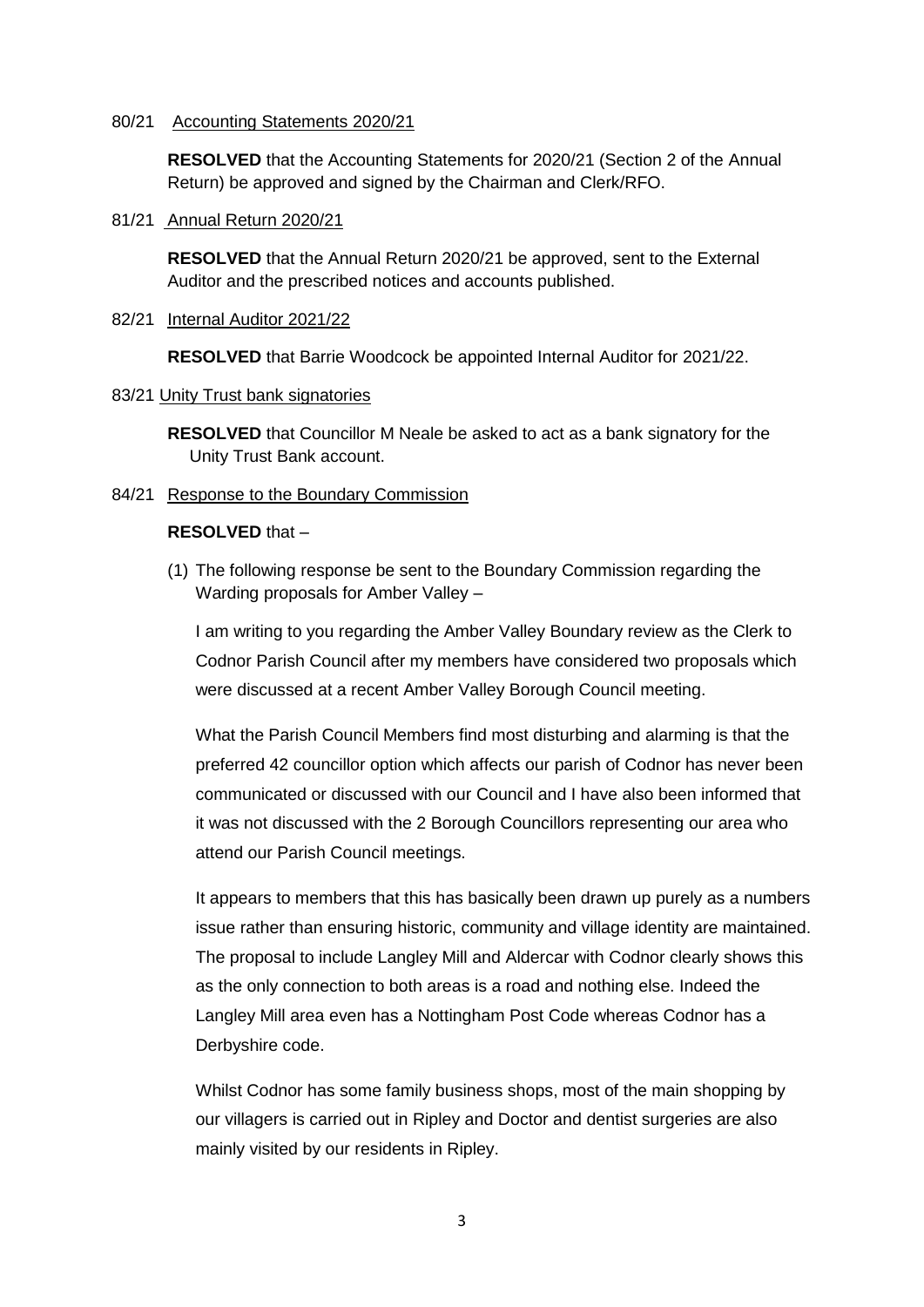Our understanding is that the 43 Councillor option would leave Codnor & Waingroves as is but including the new developments. This would recognise the links with the 2 primary schools and churches which have developed together over many years. The new developments have been built on what has always been identified as Codnor Common and Codnor Common Farm land and would therefore lend themselves towards Codnor rather than Ripley.

(2) That the two Borough Councillors be asked to attend the next meeting to answer questions on the Electoral review and give their reasons for the way they voted on this item at the Annual Meeting of Amber Valley Borough Council

## 85/21 Councillor Vacancy Procedure

**RESOLVED** that amended procedure circulated be approved.

## 86/21 Planning and Licensing

It was **NOTED** that the following applications had been determined –

## Ref: [AVA/2021/0278](https://www.ambervalley.gov.uk/planapps?refval=AVA-2021-0278)

Address: 14 Alfreton Road, Codnor, Ripley, Derbyshire, DE5 9QY, Proposal: Proposed two storey extension and balcony to rear Decision: PERMITTED

Ref: [AVA/2021/0259](https://www.ambervalley.gov.uk/planapps?refval=AVA-2021-0259)

Address: 55 Nottingham Road, Codnor, Ripley, Derbyshire, DE5 9RH,

Proposal: Removal of existing rear extensions and existing detached garage. Proposed single storey side and rear extensions

Decision: PERMITTED

Ref: [AVA/2021/0209](https://www.ambervalley.gov.uk/planapps?refval=AVA-2021-0209)

Address: 188 Nottingham Road, Langley Mill, Derbyshire, NG16 4HG,

Proposal: Single storey rear extension with balcony above, single storey side extension and garage, and new front porch

Decision: PERMITTED

Ref: [AVA/2021/0405](https://www.ambervalley.gov.uk/planapps?refval=AVA-2021-0405)

Address: 2 Station Lane, Codnor, Ripley, Derbyshire, DE5 9SL, Proposal: Proposed loft conversion and two dormer windows to the rear elevation

Decision: PERMITTED

Ref: [TRE/2021/0951](https://www.ambervalley.gov.uk/planapps?refval=TRE-2021-0951)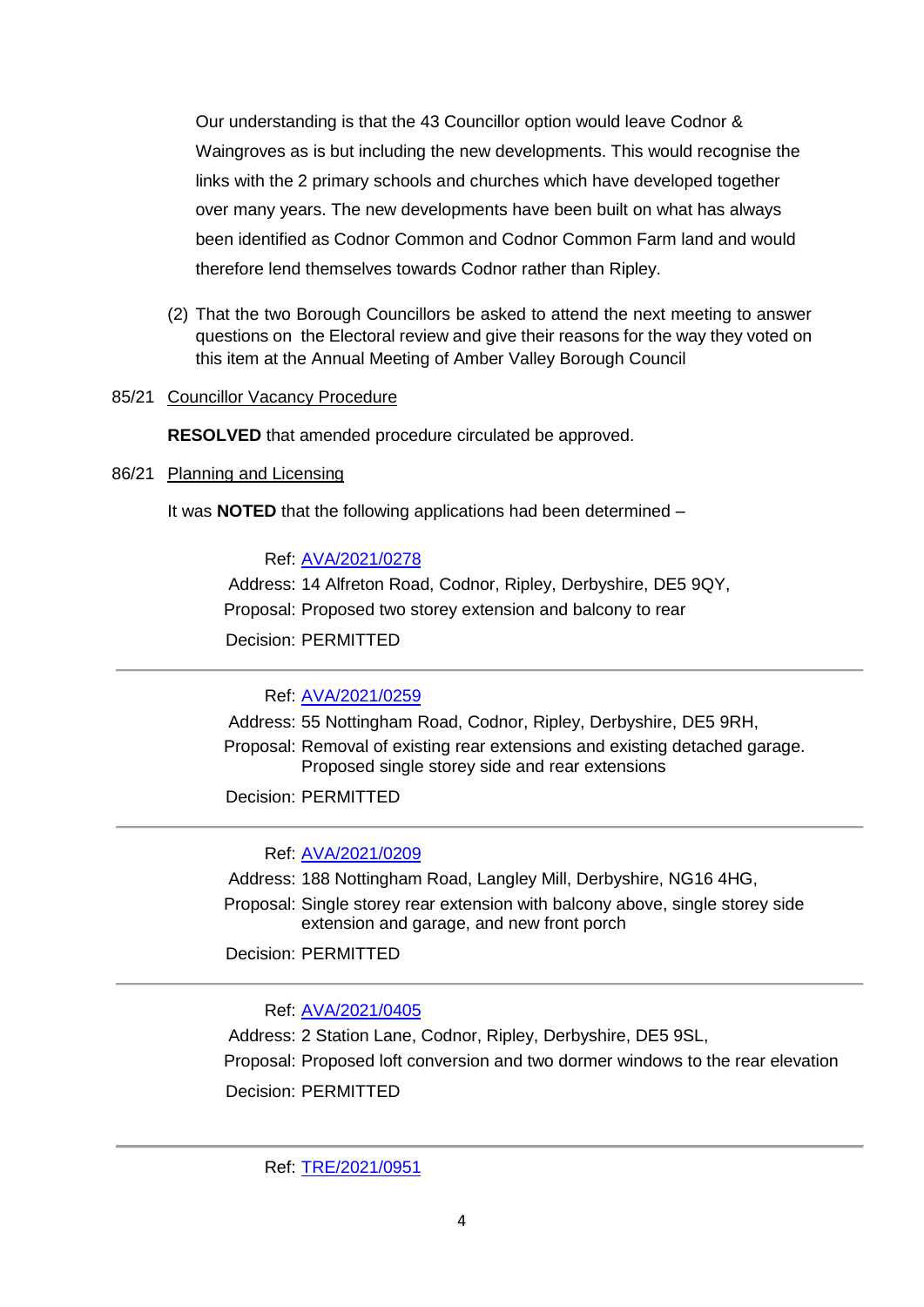Address: Codnor Park Residential Home, 88 Glasshouse Hill, Codnor, Ripley, Derbyshire, DE5 9QT,

Proposal: Crown reduction work

Decision: PERMITTED

Ref: [AVA/2021/0584](https://www.ambervalley.gov.uk/planapps?refval=AVA-2021-0584)

- Address: Land At Codnor Denby Lane, Codnor Denby Lane, Codnor, Ripley, Derbyshire, ,
- Proposal: Non material amendment in relation to AVA/2020/0757 Repositioning of stable and hardsurfacing to the front.

Decision: WITHDRAWN

Ref: [AVA/2021/0503](https://www.ambervalley.gov.uk/planapps?refval=AVA-2021-0503)

Address: 14 Cross Lane, Codnor, Ripley, Derbyshire, DE5 9RZ,

Proposal: Kitchen extension to rear elevation

Decision: PERMITTED

Ref: [AVA/2021/0500](https://www.ambervalley.gov.uk/planapps?refval=AVA-2021-0500)

 Address: Seasons House Farm, 42 Codnor Denby Lane, Codnor, Ripley, Derbyshire, DE5 9SN,

Proposal: Single storey standalone double garage with pitched roof to rear garden with materials to match existing house

Decision: PERMITTED

The following applications were then considered –

#### [AVA/2021/0503](https://www.ambervalley.gov.uk/planapps?refval=AVA-2021-0503)

Address: 14 Cross Lane, Codnor, Ripley, Derbyshire, DE5 9RZ, Proposal: Kitchen extension to rear elevation

## [AVA/2021/0517](https://www.ambervalley.gov.uk/planapps?refval=AVA-2021-0517)

Address: Land At Rear Of 1 The Orchard, The Orchard, Codnor, Ripley, Derbyshire, Proposal: Re-submission of previously expired Approval (AVA/2009/0489) - Construction of a detached dwelling with road access and parking area.

### [AVA/2021/0525](https://www.ambervalley.gov.uk/planapps?refval=AVA-2021-0525)

Address: 70 Holborn View, Codnor, Ripley, Derbyshire, DE5 9RB, Proposal: Side and rear ground floor extension

#### [AVA/2021/0556](https://www.ambervalley.gov.uk/planapps?refval=AVA-2021-0556)

Address: 2 Heanor Road, Codnor, Ripley, Derbyshire, DE5 9SH, Proposal: Demolition of existing porch, conservatory and garage and the construction of a front porch, side and rear extensions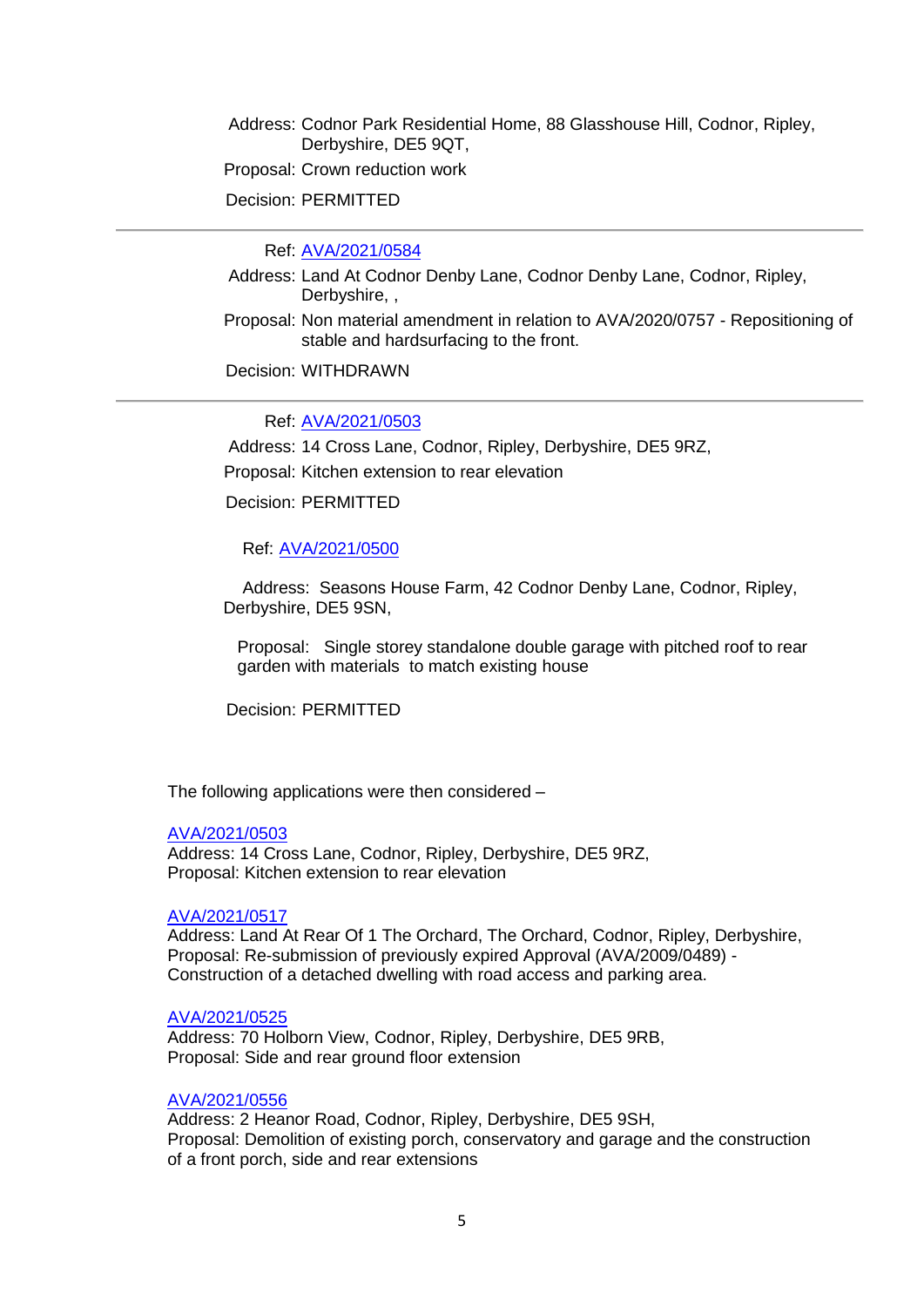#### [AVA/2021/0584](https://www.ambervalley.gov.uk/planapps?refval=AVA-2021-0584)

Address: Land At Codnor Denby Lane, Codnor Denby Lane, Codnor, Ripley, Derbyshire. Proposal: Non material amendment in relation to AVA/2020/0757 - Repositioning of

stable and hardsurfacing to the front.

#### [AVA/2021/0591](https://www.ambervalley.gov.uk/planapps?refval=AVA-2021-0591)

Address: Chapel At 1 Market Place, Market Place, Codnor, Ripley, Derbyshire, Proposal: Conversion of commercial building (former chapel) to form 8 apartments.

#### [AVA/2021/0647](https://www.ambervalley.gov.uk/planapps?refval=AVA-2021-0647)

Address: Land At Codnor Denby Lane, Codnor Denby Lane, Codnor, Ripley, Derbyshire. Proposal: Erection of stable block and hardstanding to front and vehicle hardstanding area to access gate (repositioning of approved scheme (AVA/2020/0757))

#### [AVA/2021/0666](https://www.ambervalley.gov.uk/planapps?refval=AVA-2021-0666)

Address: 19 West Hill, Codnor, Ripley, Derbyshire, DE5 9RX Proposal: Rear ground floor extension

#### [AVA/2021/0672](https://www.ambervalley.gov.uk/planapps?refval=AVA-2021-0672)

Address: Land at 2 Wright Street, Byron Court, Wright Street, Codnor, Ripley, Derbyshire. Proposal: Erection of two dwellings.

**RESOLVED** that the following comments/objections be submitted -

Planning Application AVA/2021/0672 Land at 2 Wright Street Byron Court Codnor – Erection of 2 dwellings.

Codnor Parish Council strongly object to the above application and would have grave concerns if this was approved due to the following comments.

Firstly, these new proposed buildings would reduce the quality of life for the current residents that live in the flats already on this site considerably reducing their outlook form their windows due to the close proximity to the current boundaries. The NPPF states that applications should seek to achieve a good standard of amenity for all existing and future occupants of land and buildings and this new development would clearly be against this principle. The Councils guidance also states that any development which includes habitable windows close or looking directly onto boundary walls and other properties is considered to be unacceptable.

Secondly, this area is currently used by residents of the flats for parking of cars either for themselves or visitors and also for the storage of the wheeled bins for Waste & Re-cycling collection and this development would certainly affect those current amenities used by residents.

Lastly, there are considerable parking issues at this junction with Mill Lane especially at school start and finish times and this has been exacerbated since the entrance through Peveril House can no longer be accessed by residents taking their children to Codnor Primary School. Currently there are only white lines to protect this indiscriminate parking and really they should be changed to double yellow lines. The